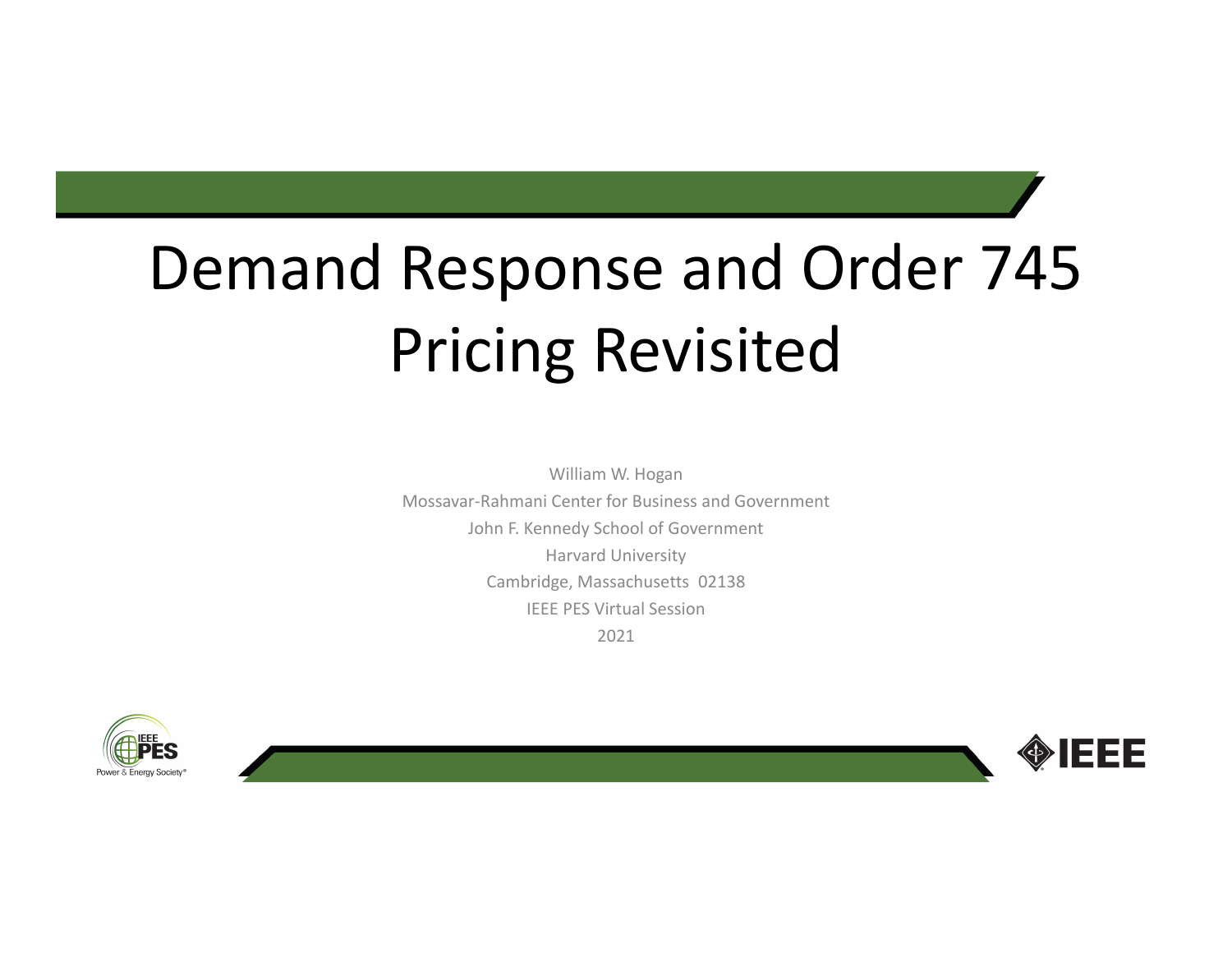### Demand Participation and Efficient Pricing

- • The framework for efficient electricity pricing applies the stylized example of competitive equilibrium for supply and demand.
- • Demand is charged the market clearing price, and supply is paid the market clearing price.
- •Net imbalance between supply and demand is zero.
- • A demand quantity reduction and <sup>a</sup> supply quantity increase create the same effect on net imbalance.
- • The quantity equivalence applies to pricing and compensation: Reduced demand should not be charged, and increased supply should be paid, the market clearing price.
- • The Order 745 fallacy treats "should not be charged" as the same thing as "should be paid."





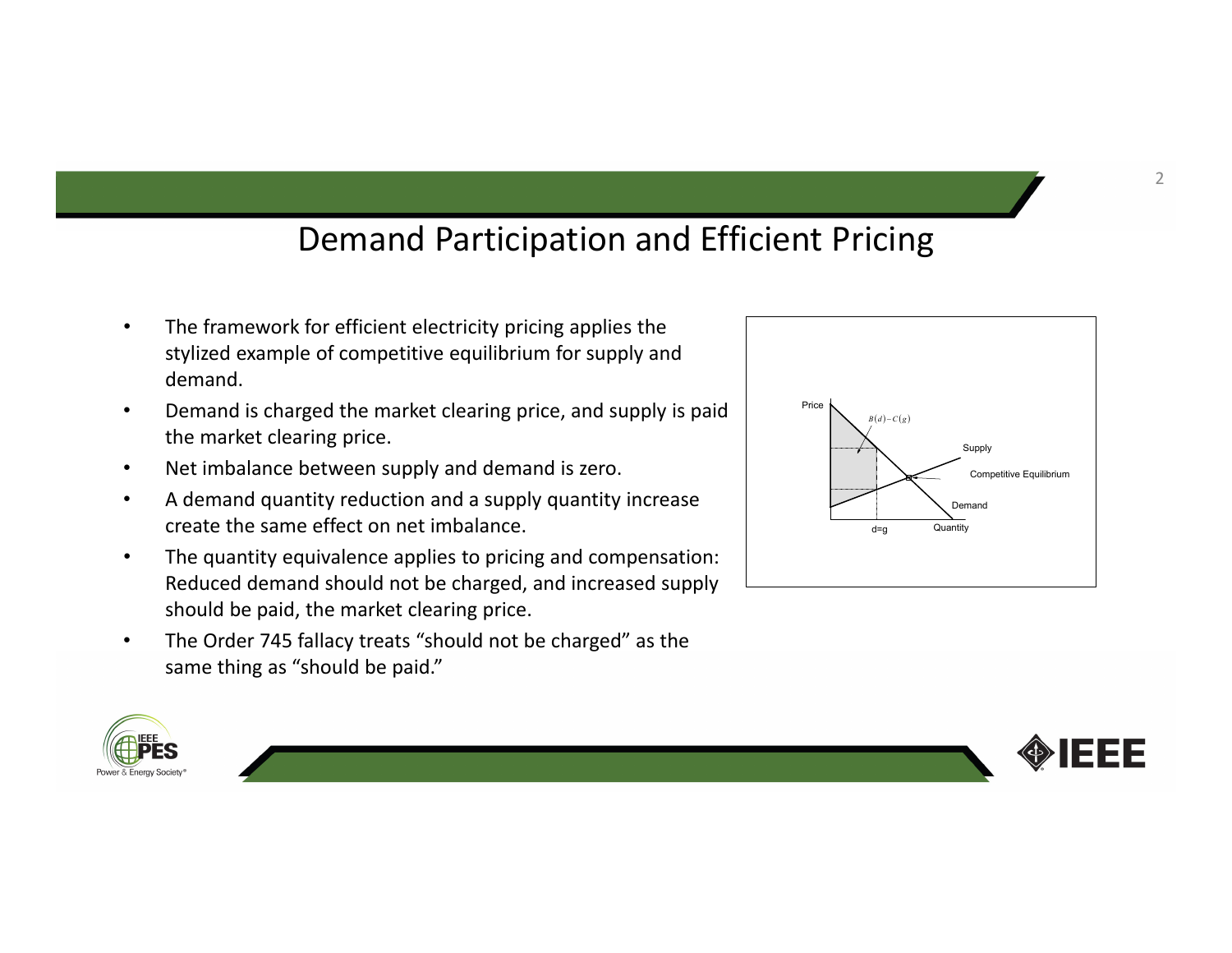#### Order 745 Pricing Policy

"In this Final Rule, the Federal Energy Regulatory Commission (Commission) amends its regulations under the Federal Power Act to ensure that when <sup>a</sup> demand response resource participating in an organized wholesale energy market administered by <sup>a</sup> Regional Transmission Organization (RTO) or Independent System Operator (ISO) has the capability to balance supply and demand as an alternative to <sup>a</sup> generation resource and when dispatch of that demand response resource is cost‐effective as determined by the net benefits test described in this rule, that demand response resource must be compensated for the service it provides to the energy market at the market price for energy, referred to as the locational marginal price (LMP). This approach for compensating demand response resources helps to ensure the competitiveness of organized wholesale energy markets and remove barriers to the participation of demand response resources, thus ensuring just and reasonable wholesale rates." (FERC Order 745, Preamble March 15, 2011.)



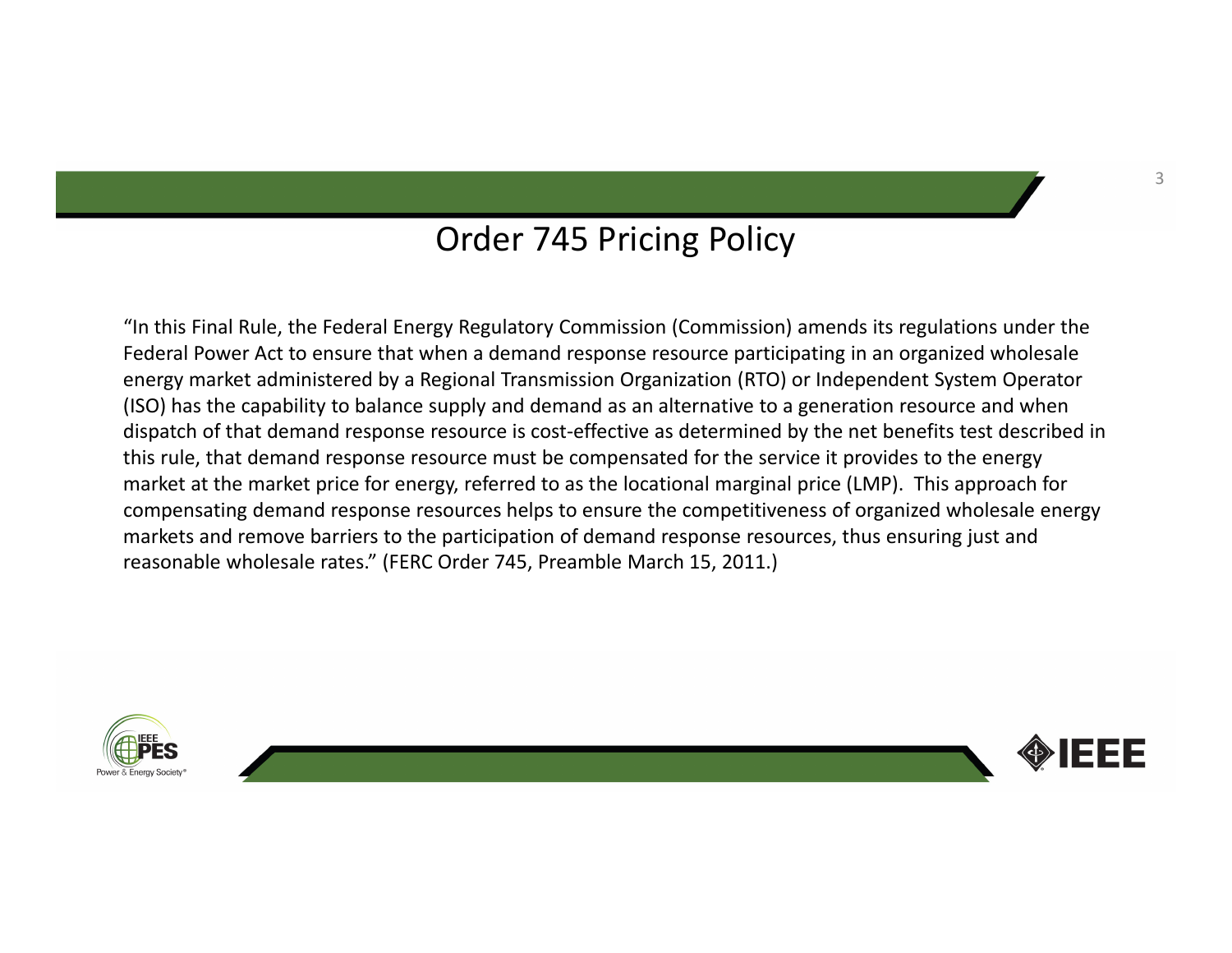### Where Did This Come From?

- $\bullet$ • In his NOPR reply comments, Alfred Kahn refers "...to the proposition—in principle indisputable—that • demand response (DR) is in all essential respects economically equivalent to supply response; and that economic efficiency requires, as the NOPR recognizes, that it should be rewarded with the same LMP that clears the market. Since DR is actually—and not merely metaphorically—equivalent to supply response, economic efficiency requires that it be regarded and rewarded, equivalently, as <sup>a</sup> resource proffered to system operators, and be treated equivalently to generation in competitive power markets." (Alfred E. Kahn, Affidavit attached to "Reply Comments of the Demand Response Supporters," Docket No. RM10‐17‐ 000, August 30, 2010, p. 2. (footnote in original omitted))
- • "This is an important premise, critical to the Commission's proposal. Were it true, the present proceeding would not be necessary. But it is not true." (See Hogan submission, https://scholar.harvard.edu/whogan/files/hogan\_dr\_tech\_conf\_091310.pdf)



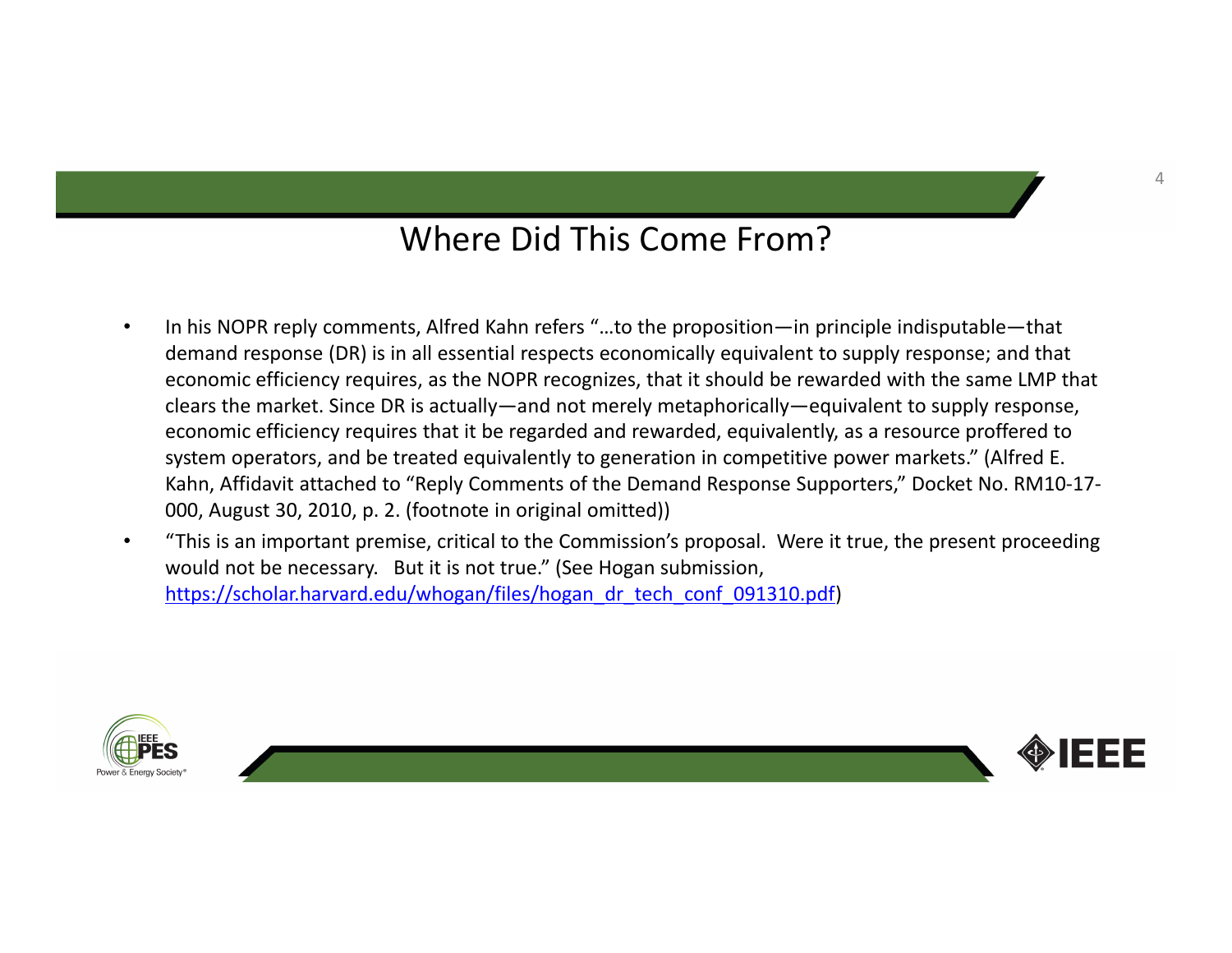# Paying Demand Response is Not Trivial

- • A baseline is required and is unobservable. Charging demand for what is purchased is easy. Paying demand for what is not purchased in another matter ripe for abuse.
- •The baseline problem is well known, but is not the focus of efficient pricing.
- • The conceptual error in Kahn's argument traces back to the "negawatt" proposals from Amory Lovins. (Amory B. Lovins, "Saving Gigabucks with Negawatts," Public Utilities Fortnightly, Vol. 115, No. 6, Mar. 21, 1985, p. 24.)
- • The error in paying for <sup>a</sup> negawatt at the market clearing price was first explained more than three decades ago. (Charles J. Cicchetti and William Hogan, "Including Unbundled Demand‐side Options in Electric Utility Bidding Programs," Public Utilities Fortnightly. June 8, 1989, pp. 9‐20.)
- • The same exposition applied in the Order 745 challenges before the Supreme Court. (https://scholar.harvard.edu/whogan/files/economists\_amicus\_brief\_061312.pdf)
- • The Supreme Court decision on Order 745 pricing was based on procedural arguments without addressing the merits of the supporting analysis.



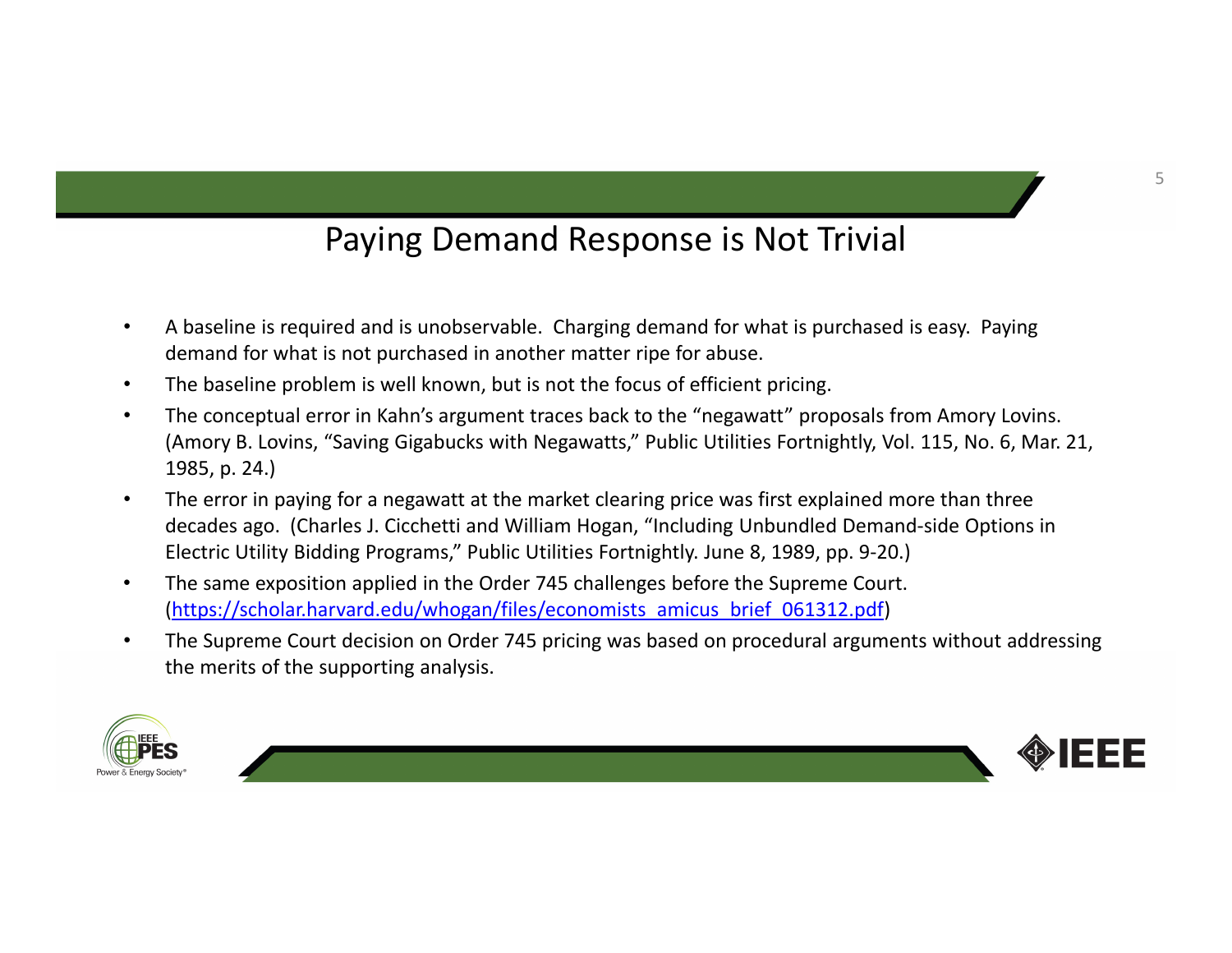# Order 745 Payment Rules Are Inefficient





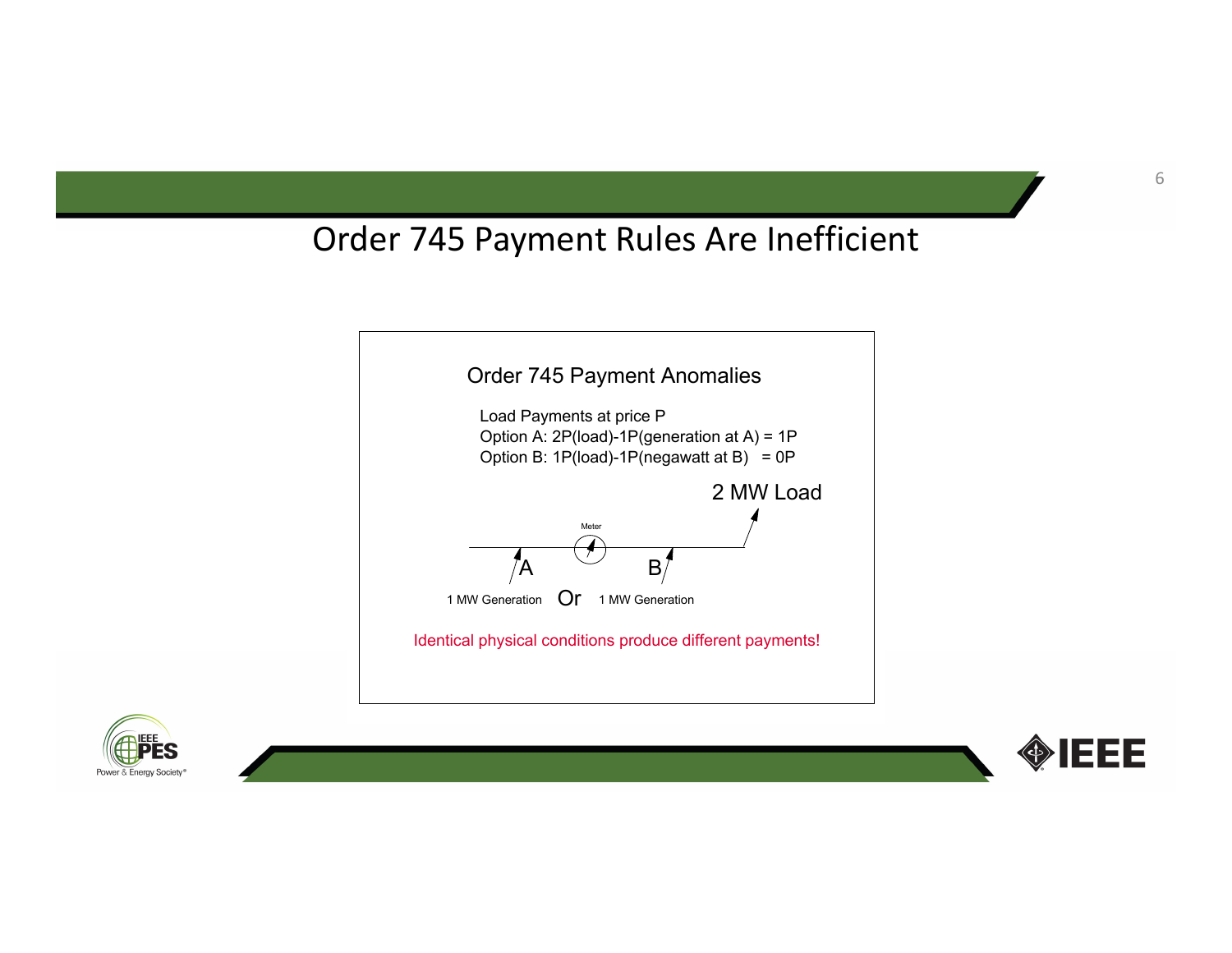# Order 745 Payment Rules Are Inefficient

- $\bullet$  The Order 745 "net benefits" test is not based on the sum of the generator and load benefits, but is restricted to the load benefits and creates transfers from generators.
- • The net benefits test is only an approximation of the actual conditions that will prevail in the dispatch because net benefits cannot be computed without knowing the market and counterfactual prices.
- • With efficient pricing and the standard definition of social welfare there would be no net benefits test required.
- • There are many ways that have been proposed or adopted that could provide efficient incentives for demand response "negawatts," and all differ from the mandate in Order 745.
	- Standard demand participation, charging the market price for actual load.
	- Forward contracts for fixed quantities that could be sold back into the dispatch at the market price.
	- Deemed allocation of the negawatt load to the load serving entity at the market price.
	- Paying the difference between the market prices and the energy component of the retail rate.
- • Apparently "… the proposition—in principle indisputable—that demand response (DR) is in all essential respects economically equivalent to supply response" is disputable because it is not true.